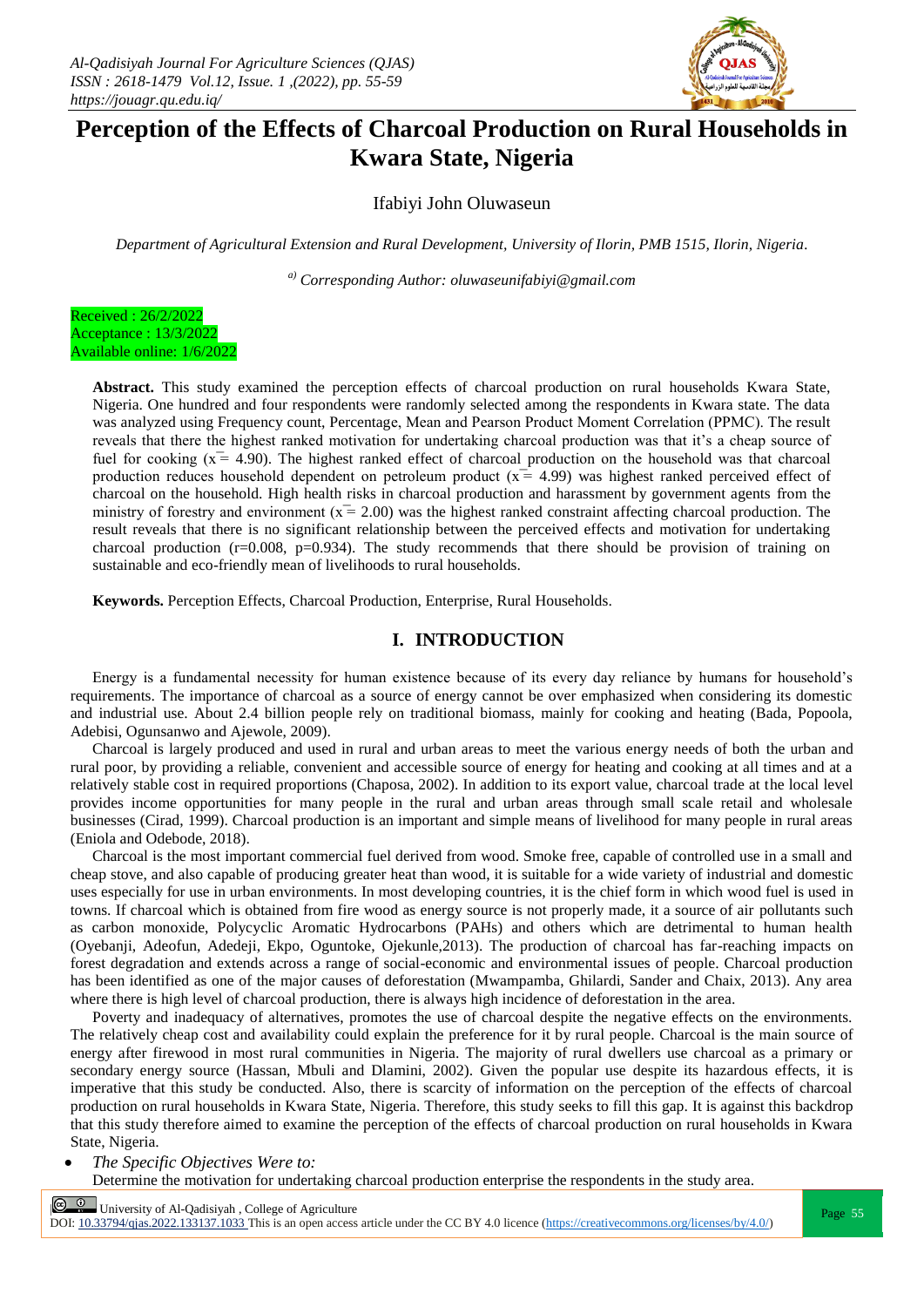

Assess the perceived effects of charcoal production on the rural households in the study area. Identify the constraints affecting charcoal production among the respondents in the study area.

#### *Hypothesis of the Study*

Ho1: There is no significant relationship between the motivation for undertaking charcoal production enterprise and the Perceived Effects of charcoal production on the rural households.

# **II. METHODOLOGY**

This study was carried out in Ilorin East Local Government Area of Kwara State, Nigeria. The population for the study consists all household heads who are into charcoal production enterprise. This study involved random selection of one hundred and five (104) rural household heads who are involved in charcoal production enterprise were selected from seven (7) rural communities in Ilorin East Local Government Area of Kwara State, Nigeria. The rural communities are Iponrin, Panada, Apado, Budo Alfa, Alade, Oke Ajia and Agbeyangi. The motivation for undertaking charcoal production enterprise was measured using a 5-point likert typed scale, where Strongly disagreed=1, Disagreed=2, Undecided=3, Agreed=4 and Strongly agreed=5. The perceived effect of charcoal production on rural dwellers was measured using a 5-point likert typed scale, where Strongly disagreed=1, Disagreed=2, Undecided=3, Agreed=4 and Strongly agreed=5 and The constraints affecting charcoal production of the respondents was measured using 3-piont likert typed scale, where Not a constraint=1, Less severe=2, and Highly severe=3. Data were analysed using frequencies, mean, percentages and Pearson Product Moment Correlation (PPMC).

# **III. RESULTS AND DISCUSSION**

| <b>Motivational factors</b>                                    | <b>Mean Score</b> | S.D  | Rank |
|----------------------------------------------------------------|-------------------|------|------|
| 1. Additional income                                           | 4.86              | 0.35 | 4    |
| 2. Supportive employment opportunity                           | 4.85              | 0.36 | 6    |
| 3. Availability of good tree species for charcoal production   | 4.88              | 0.32 | 3    |
| 4. Availability of market production                           | 4.89              | 0.31 | 2    |
| 5. To raise money for community project                        | 4.69              | 0.46 | 8    |
| 6. Off -farming season employment opportunity                  | 4.86              | 0.35 | 4    |
| 7. Access to information on charcoal production                | 4.61              | 0.49 | 9    |
| 8. Every members of the community are into charcoal production | 4.14              | 0.84 | 11   |
| 9. It requires less labor and energy                           | 1.08              | 0.50 | 12   |
| 10. It is a cheap source of fuel for cooking                   | 4.90              | 0.30 |      |
| 11. Help meets family responsibilities                         | 4.85              | 1.50 | 6    |
| 12. Use of family labor                                        | 4.46              | 0.56 | 10   |

Sources: Field Survey 2020, Likert scale: strongly disagreed = 1, disagreed = 2, undecided = 3, agreed = 4 and strongly agreed  $= 5$ .

The result in table 1 reveals that the motivation for undertaken charcoal production enterprise. The highest ranked motivation factor was that charcoal is a cheap source of fuel for cooking  $(x = 4.90)$ , the second ranked motivational factor was availability of market for charcoal ( $x=4.89$ ), the third ranked motivational factor was Availability of good trees species for charcoal production ( $x = 4.88$ ), the forth ranked were Additional income and Off-farming season employment opportunity  $(\bar{x} = 4.86)$ , Supportive employment opportunity and Help meet family responsibilities  $(\bar{x} = 4.85)$ , To raise money for community project ( $x = 4.69$ ), Access to information of charcoal production ( $x = 4.61$ ), use of family labor ( $x = 4.46$ ), every members of the community are into charcoal production ( $x = 4.14$ ), It requires less labor ( $x = 1.08$ ). This result implies that charcoal is a cheap source of fuel, availability of market for charcoal and availability of good trees species for charcoal was the main motivational factors for undertaking charcoal production enterprise in the study area.

The result in Table 3 reveals the perceived effect of charcoal production on rural households. The highest ranked effect statement was that charcoal production reduces household dependent on petroleum product  $(x = 4.99)$ , the second ranked effect was charcoal producers always have burns and cuts injuries ( $x = 4.98$ ), the third ranked effect was charcoal production through falling of trees affect plant and animal's biodiversity in the forest and it has health risks such as breathing problem, coughing and irritation to the eyes ( $x = 4.96$ ), charcoal production contributes to poverty in rural areas ( $x = 4.95$ ), charcoal production enhances the food security of the family, increase income/ lively hood and meets family responsibilities  $(x =$ 4.94), charcoal production exposes the soil to erosion ( $x = 4.90$ ), tree cutting for charcoal production leads to deforestation  $(x = 4.89)$ . This result implies that the main effects of charcoal production on rural households are that charcoal production reduces household dependent on petroleum product, charcoal producers always have burns and cuts injuries and charcoal

**Page 56** University of Al-Qadisiyah, College of Agriculture Page 56

DOI:  $10.33794/q$ jas.2022.133137.1033 This is an open access article under the CC BY 4.0 licence (https://creativecommons.org/licenses/by/4.0/)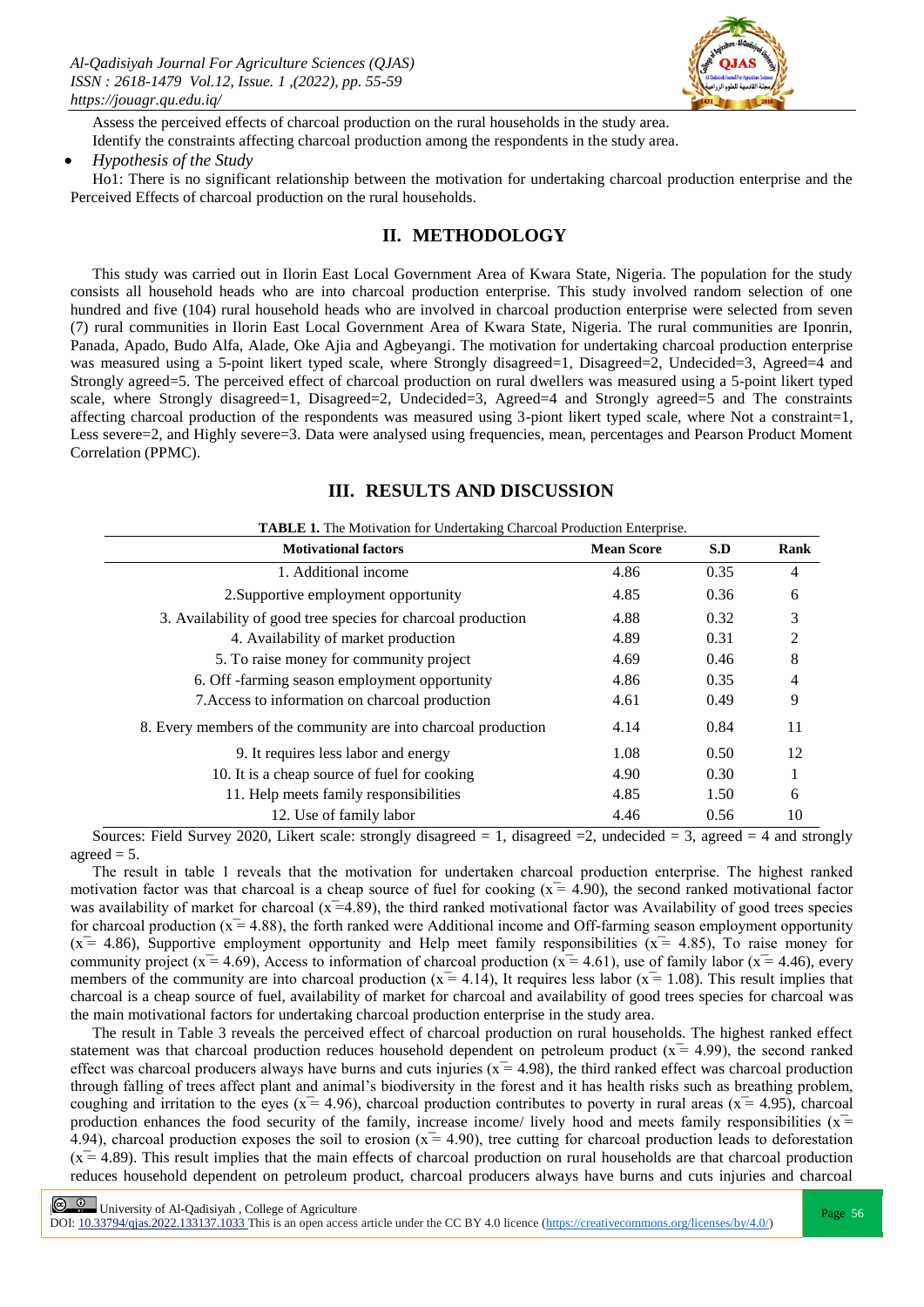

production through falling of trees affect plant and animal's biodiversity in the forest and it has health risks such as breathing problem, coughing and irritation to the eyes.

| <b>TABLE 2.</b> Perceived Effects of Charcoal Production on Rural Households. |  |
|-------------------------------------------------------------------------------|--|
|-------------------------------------------------------------------------------|--|

| <b>Effects</b>                                                                                                                | Mean<br>score | S.D  | Rank |
|-------------------------------------------------------------------------------------------------------------------------------|---------------|------|------|
| 1. Has health risks such as breathing problem, coughing and irritation to the eyes.                                           | 4.96          | 0.19 | 3    |
| 2. Increases income/livelihood                                                                                                | 4.94          | 0.23 | 6    |
| 3. Helps meet family responsibilities                                                                                         | 4.94          | 0.23 | 6    |
| 4. Charcoal production helps rural community to get basic infrastructures like water and<br>electricity supply for themselves | 4.88          | 0.35 | 11   |
| 5. Charcoal producers always have burns and cut injuries                                                                      | 4.98          | 0.14 | 2    |
| 6. Charcoal production cause ill health                                                                                       | 2.92          | 1.59 | 15   |
| 7. Charcoal production contribution negatively to climate change                                                              | 4.87          | 0.34 | 12   |
| 8. Tree cutting for charcoal production lead to deforestation                                                                 | 4.89          | 0.52 | 10   |
| 9. Charcoal production enhances soil nutrient                                                                                 | 4.80          | 0.56 | 13   |
| 10. Charcoal production exposes the soil to erosion                                                                           | 4.90          | 0.30 | 9    |
| 11. Charcoal production through falling of trees affects plants and animals' biodiversity in the<br>forest                    | 4.96          | 0.19 | 3    |
| 12. Charcoal production aids desertification                                                                                  | 4.75          | 0.63 | 14   |
| 13. Charcoal production enhances the food security of the family                                                              | 4.94          | 0.23 | 6    |
| 14. Charcoal production reduces household dependent on petroleum product                                                      | 4.99          | 0.10 | 1    |
| 15. Charcoal production contributes to poverty in rural areas                                                                 | 4.95          | 0.40 | 5    |
| Sources: Field Survey 2020; Likert scale: Strongly Disagreed = 1, Disagreed = 2, Undecided = 3, Agreed = 4 and                |               |      |      |

Strongly Agreed  $= 5$ .

**TABLE 3.** Constraint affecting Charcoal Production Enterprise.

| Not a<br>constraint<br>Frequency<br>$(\%)$ | <b>Less severe</b><br><b>Frequency</b><br>(%) | <b>Highly severe</b><br><b>Frequency</b><br>(%) | Mean<br>score | Rank |
|--------------------------------------------|-----------------------------------------------|-------------------------------------------------|---------------|------|
| 8(7.7)                                     | 61 (58.7)                                     | 35(33.7)                                        | 1.26          | 6    |
| 3(2.9)                                     | 96 (92.3)                                     | 5(4.8)                                          | 1.02          | 7    |
| 0(0.0)                                     | 0(0.0)                                        | 104(100.0)                                      | 2.00          | 1    |
| 0(0.0)                                     | 0(0.0)                                        | 104(100.0)                                      | 2.00          | 1    |
| 0(0.0)                                     | 52(50.0)                                      | 52(50.0)                                        | 1.50          | 4    |
| 1(1.0)                                     | 53(51.0)                                      | 50(48.1)                                        | 1.47          | 5    |
| 0(0.0)                                     | 42(40.4)                                      | 62(59.6)                                        | 1.60          | 3    |
| 100(96.2)                                  | 3(2.9)                                        | 1(1.0)                                          | 0.05          | 9    |
| 102(98.1)                                  | 2(1.9)                                        | 0(0.0)                                          | 0.02          | 10   |
| 47(45.2)                                   | 57(54.8)                                      | 0(0.0)                                          | 0.55          | 8    |
|                                            |                                               |                                                 |               |      |

Sources: Field Survey 2020

The result in Table 3 reveals that high health risks in charcoal production and harassment by government agents from the ministry of forestry and environment ( $x = 2.00$ ) was the highest ranked constraint affecting charcoal production among the respondents. Non-challant attitude of people to afforestation initiatives ( $x = 1.60$ ), scarcity of good tress species for charcoal production ( $x = 1.50$ ), poor government policy on forestry and environment ( $x = 1.47$ ), high illiteracy among charcoal producers ( $x = 1.26$ ), inadequate technical knowhow on charcoal production ( $x=1.02$ ), scarcity of labor ( $x=0.55$ ), transportation challenge ( $x=0.05$ ), inadequate market for sales of charcoal ( $x=$ 0.02). This result implies that high health risks in charcoal production and harassment by government agents from the ministry of forestry and environment was the main constraint affecting charcoal production enterprise in the study area. This further implies that there were a lot of challenges affecting charcoal production.

DOI:  $10.33794/q$ jas.2022.133137.1033 This is an open access article under the CC BY 4.0 licence (https://creativecommons.org/licenses/by/4.0/)